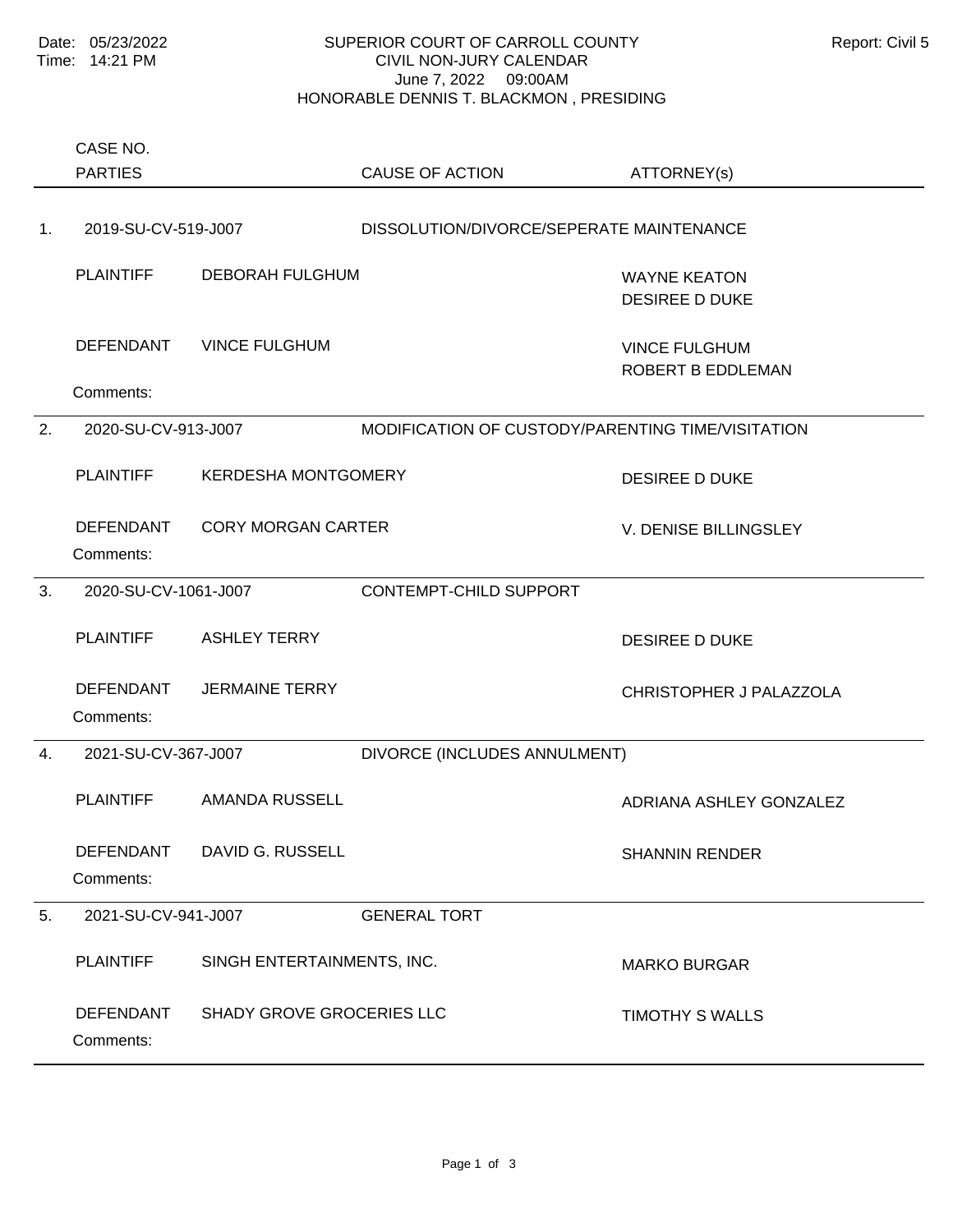## SUPERIOR COURT OF CARROLL COUNTY Report: Civil 5 CIVIL NON-JURY CALENDAR June 7, 2022 09:00AM HONORABLE DENNIS T. BLACKMON , PRESIDING

Comments: PLAINTIFF JUSTINA L. BOSWELL SERVICES STEPHEN BONANNO DEFENDANT CHRISTOPHER W. MCPHERSON 6. 2022-SU-CV-259-J007 DIVORCE (INCLUDES ANNULMENT) Comments: PLAINTIFF ATKINS BOBBY JULIE MOORE DEFENDANT CHARLES NICHOL 7. 2022-SU-CV-267-J007 APPEALS/REVIEWS Comments: PLAINTIFF DEVIN MOONEY DESIREE DUKE DEFENDANT DEVYN WHITE WAS CONSUMING MONTE KEVIN DAVIS 8. 2022-SU-CV-326-J007 PATERNITY (INCLUDES LEGITIMATION) Comments: PLAINTIFF ANNA LEIGH MUSE ANNA LEIGH MUSE AND A SATHERINE GRIBBEN DEFENDANT JOHNATHAN GLEN MUSE CANDACE ELLENE RADER 9. 2022-SU-CV-373-J007 DIVORCE (INCLUDES ANNULMENT) Comments: PLAINTIFF TISHAWNA LIN DESIREE DUKE DEFENDANT MICHAEL BRIAN JONES THE TIMOTHY A MCCREARY 10. 2022-SU-CV-380-J007 MODIFICATION-CUSTODY AND/OR VISITATION PARTIES CASE NO. CAUSE OF ACTION ATTORNEY(s)